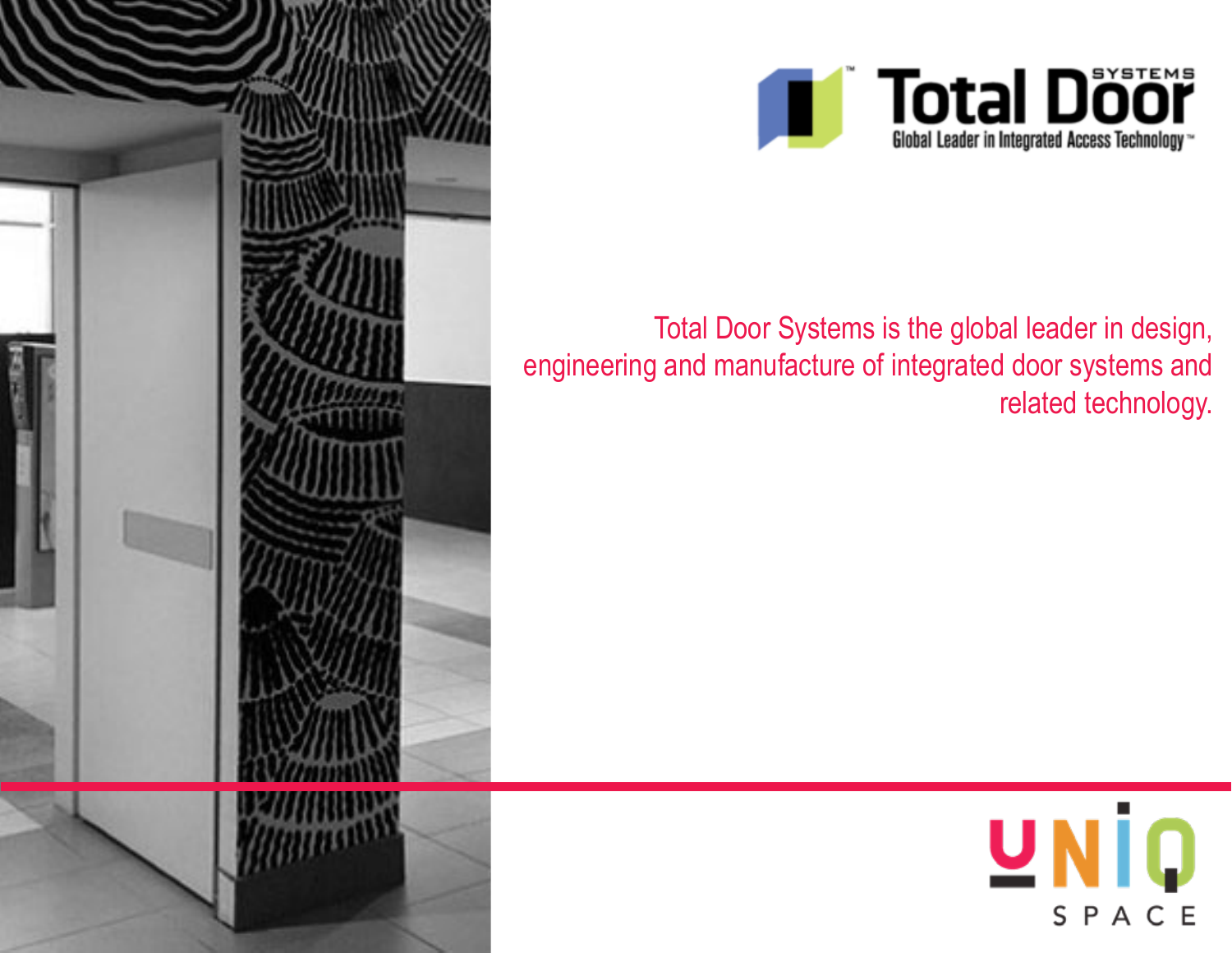## **Custom Door Features**

### **Full-Height Locking Channel**

Our custom door features include a full-height locking channel that acts as a 5/8 deadbolt along the full length of the door. Its I-beam shape rotates when open and snaps shut over the full-length latch stop when closed. It provides exceptional security on single doors and eliminates vertical rods, floor hardware, coordinators, astragals and flush bolts on pairs and double-egress fire doors.

### **Flush Panic Fire Exit Device**

Our exclusive flush panic fire exit device offers the smallest projection in the industry, only 1/8″ with the door in the open position. This makes it virtually flush with the door face. When closed, it pops out to 5/8″ to meet all fire codes and ADA guidelines.

Panic devices can even use the same finish as the rest

of your door, for a solution that looks and works better.

#### **Full-Height, Semi-Concealed Hinge**

Our custom door features include full-height, semi concealed hinges, which fit easily onto any new or existing frame or to any flat surface, without any projecting knuckles.

Our double-egress doors can even be retrofitted into a standard pair frame. Our exclusive, dual pivot-point, semi-wide throw hinge allows the door to open a full 180 degrees and gives greater clearance width.

Up to three-hour rated pairs can be installed in standard rabbetted or cased frames.

### **Composition and Materials**

- Latch and hinge stiles are 16-gauge, electro-galva-

nized, bonderized steel.

- 5 1/2″ top and bottom steel rails provide reinforcement for closers and holders, eliminating the need for through-bolting and are rated for positive pressure.

- The locking channel is electro-galvanized, bonderized steel. It provides exceptional security on single doors and eliminates the need for vertical rods and other hardware on double-egress or pairs of doors.

- The full-height, semi-concealed hinge is 14-gauge, electro-galvanized, bonderized steel with no projecting hinge knuckles.

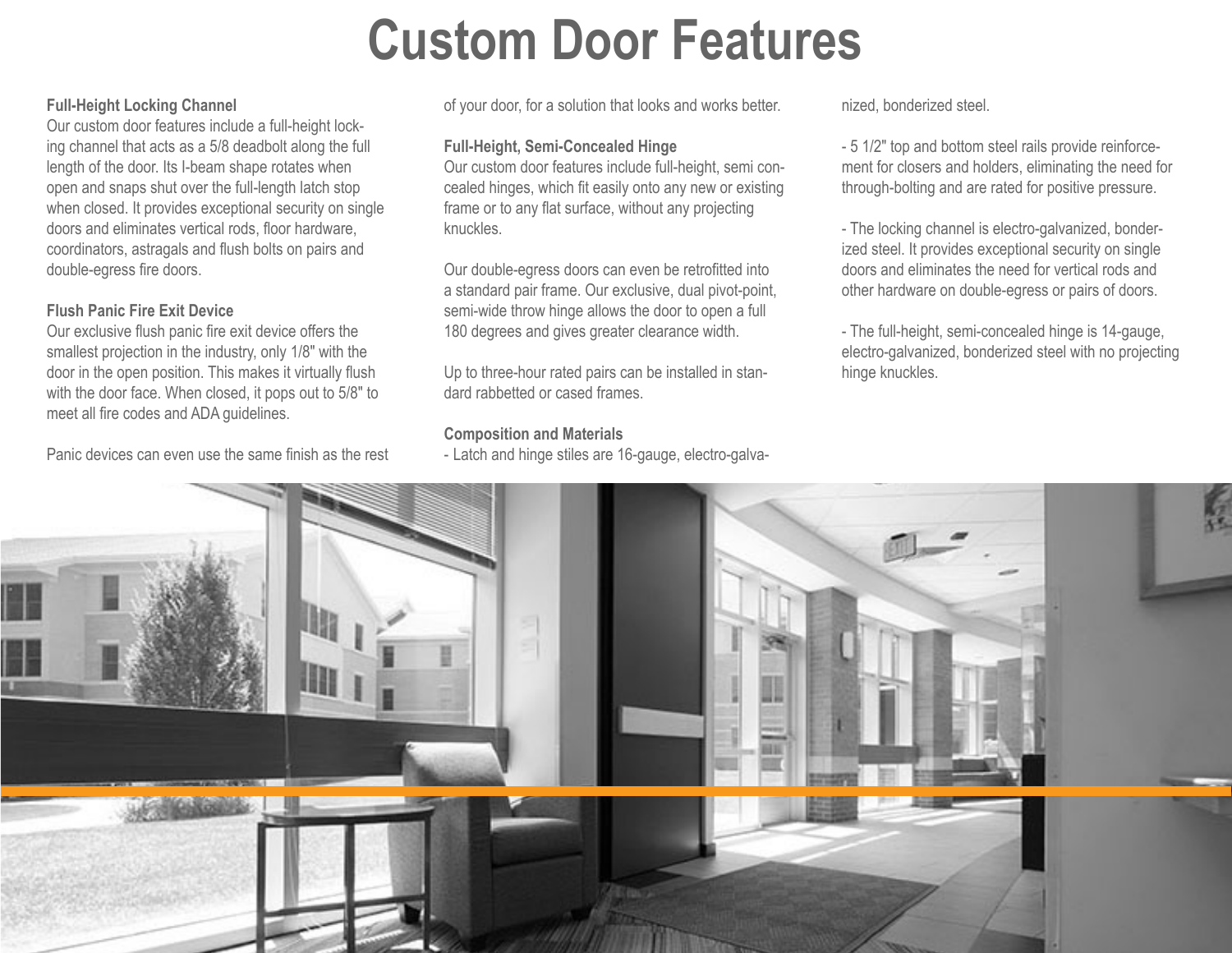# **Hardware**

## **Panic Devices**

### **Flush Panic Device**

Our exclusive flush panic exit device looks and works better than anything else in the industry. Its 1/8"

projection with the door in the open position makes it virtually flush with the door face. When closed, the panic/exit device pops out



to 5/8" to meet all fire codes and ADA guidelines.

### **Standard Panic Device**

Our standard panic exit device is also an industry leader, with a projection of only 1-5/16″. This reduces



the potential for abuse and makes it possible to achieve a 32″ clear width in a 36″ opening.

The Standard Panic comes in a standard width of 24″ but can also be ordered to match the full width of the door.

### **Panic Edge Protector**

Our Panic Edge Protector is a good option for highabuse environments. Made of

heavy-duty extruded aluminum, it deflects objects like laundry and food carts from the back edge of the panic exit device. This reduces damage to the panic exit device and lowers

|  | the property of the control of        |                                   |  |
|--|---------------------------------------|-----------------------------------|--|
|  | _____<br>____<br><b>Service State</b> | --                                |  |
|  |                                       |                                   |  |
|  |                                       |                                   |  |
|  |                                       |                                   |  |
|  |                                       | <b>Contract Contract Contract</b> |  |

maintenance costs.

### **Flush & Standard Panic Device Features**

- Up to three-hour fire rating
- All locking functions available, including electric
- Remote dogging
- Narrow projections Standard panic 1 5/16″;
- Flush panic 1/8″ in open position

- Anodized dark bronze or satin aluminum finish, with inserts in virtually any finish

### **Operating Grips**

Total Door grips are installed at the factory. That means they arrive on-site ready to install, with no field labor required. Their elegant engineering and simple design make them resistant to abuse and forced entry.

All Total Door operating grips feature:

- \* Up to three-hour fire rating
- \* ADA compliance
- \* A variety of available anodized finishes





### **Levers**

Engineered for use with our panic exit devices, Total Door levers come in a variety of styles and finishes.

Lever Finish Options 605 – Bright Brass 606 – Satin Brass 629 – Bright Stainless Steel 630 – Satin Stainless 710 – Dark Bronze



Please note: Some finishes may extend delivery time.

**Every hardware component in a Total Door system is engineered to work perfectly in our doors. And they're factory installed for higher quality, better reliability, and hassle-free installation.**

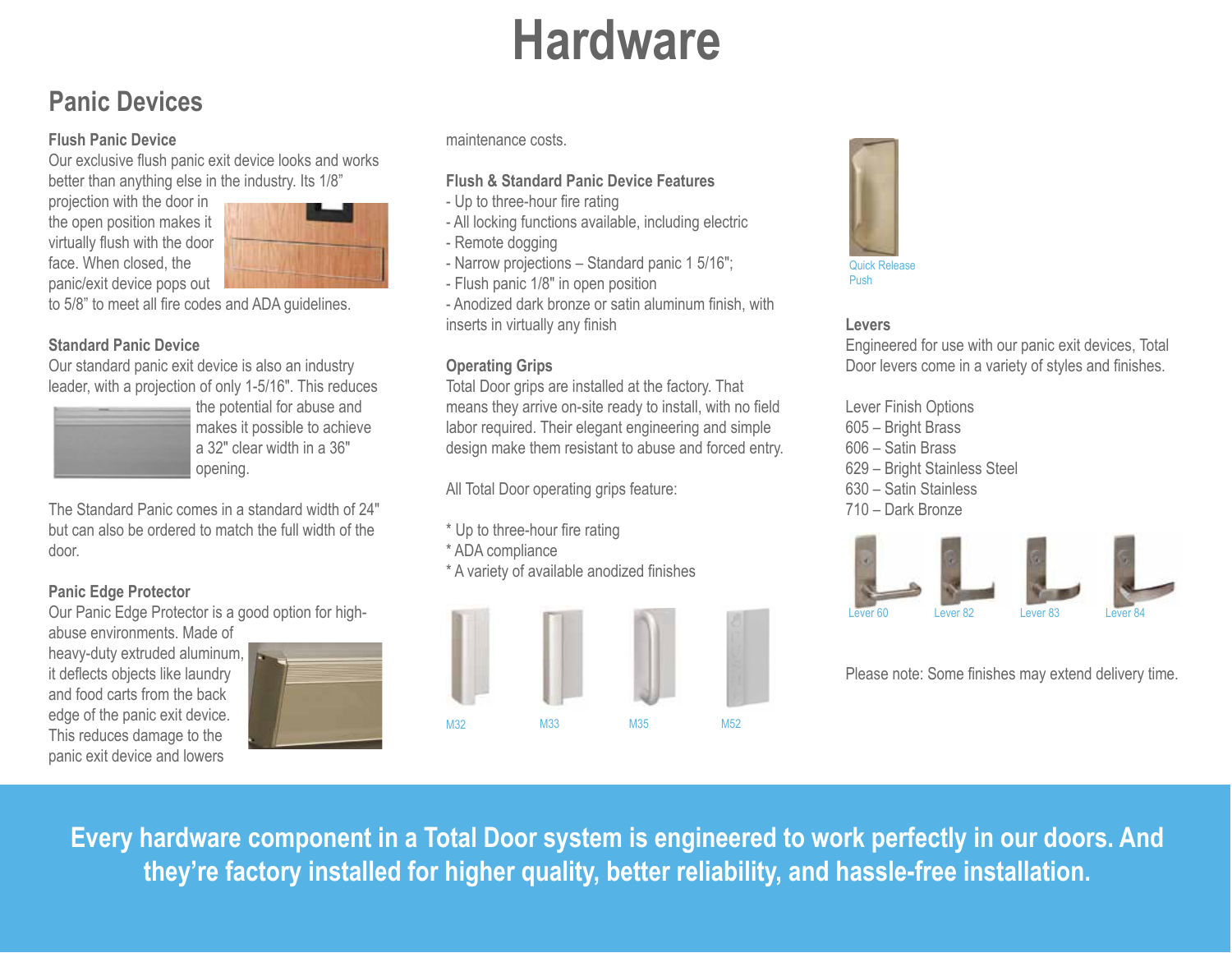# **Door Types for Every Application**

**Cross Corridor/Area Separation Elevator Shafts and Lobbies Retrofit Stairwell**





**At Total Door Systems, beautiful design goes hand in hand with durability, unmatched security and lower overall costs.**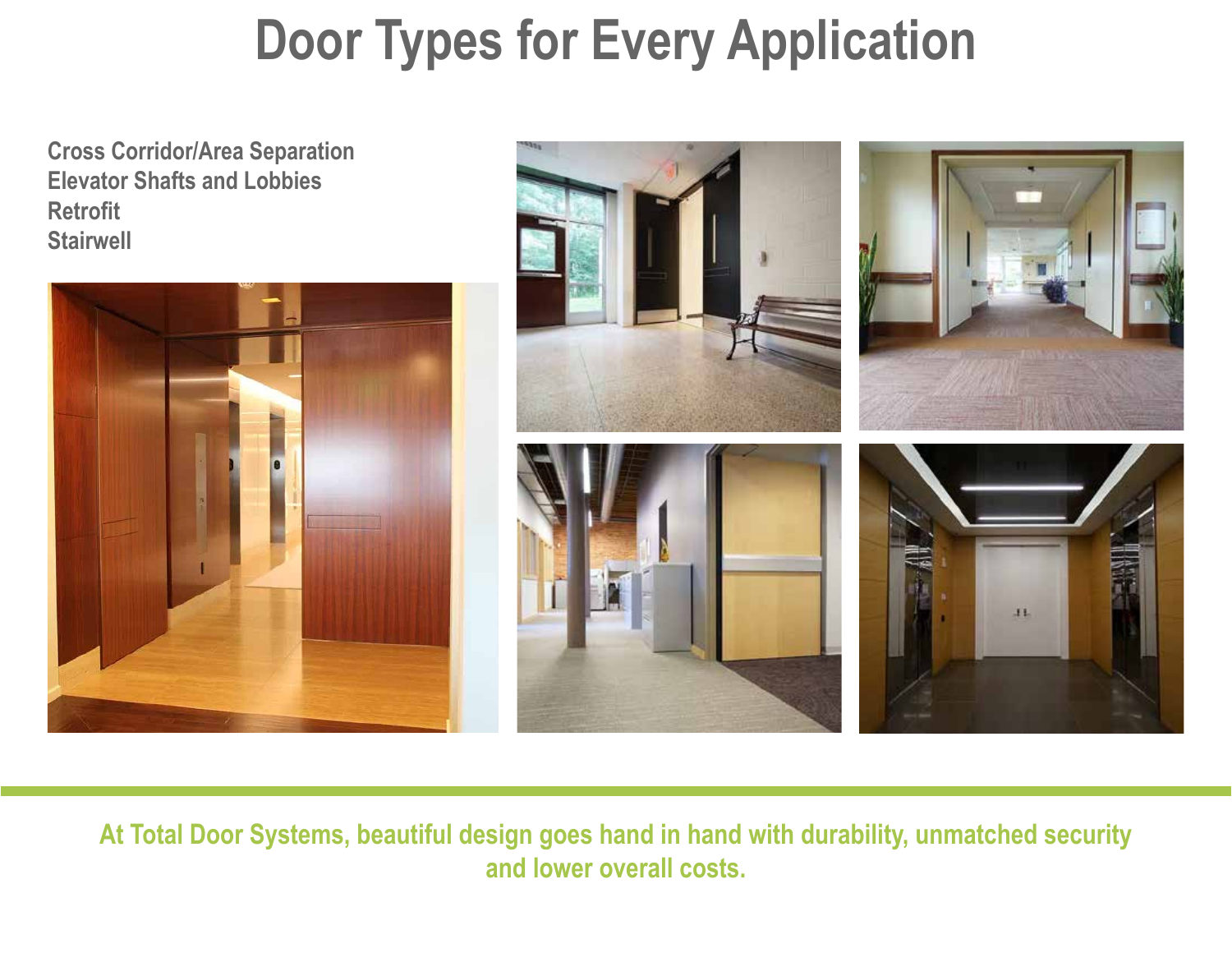# **Finishes**

## **Veneers**

Disclaimer: Since wood is a natural material, the grain and color will vary. Total Door Systems cannot guarantee that actual product color or grain pattern will duplicate any of these examples. These examples simply illustrate the basic color and grainfill of veneer and variations that will occur from one finished product to another. Samples must be submitted for approvals.

Do not use this page to make final color selections.



**Great design requires a full range of options. Our integrated door systems can accommodate nearly any design face, veneer or architectural metal finishes.**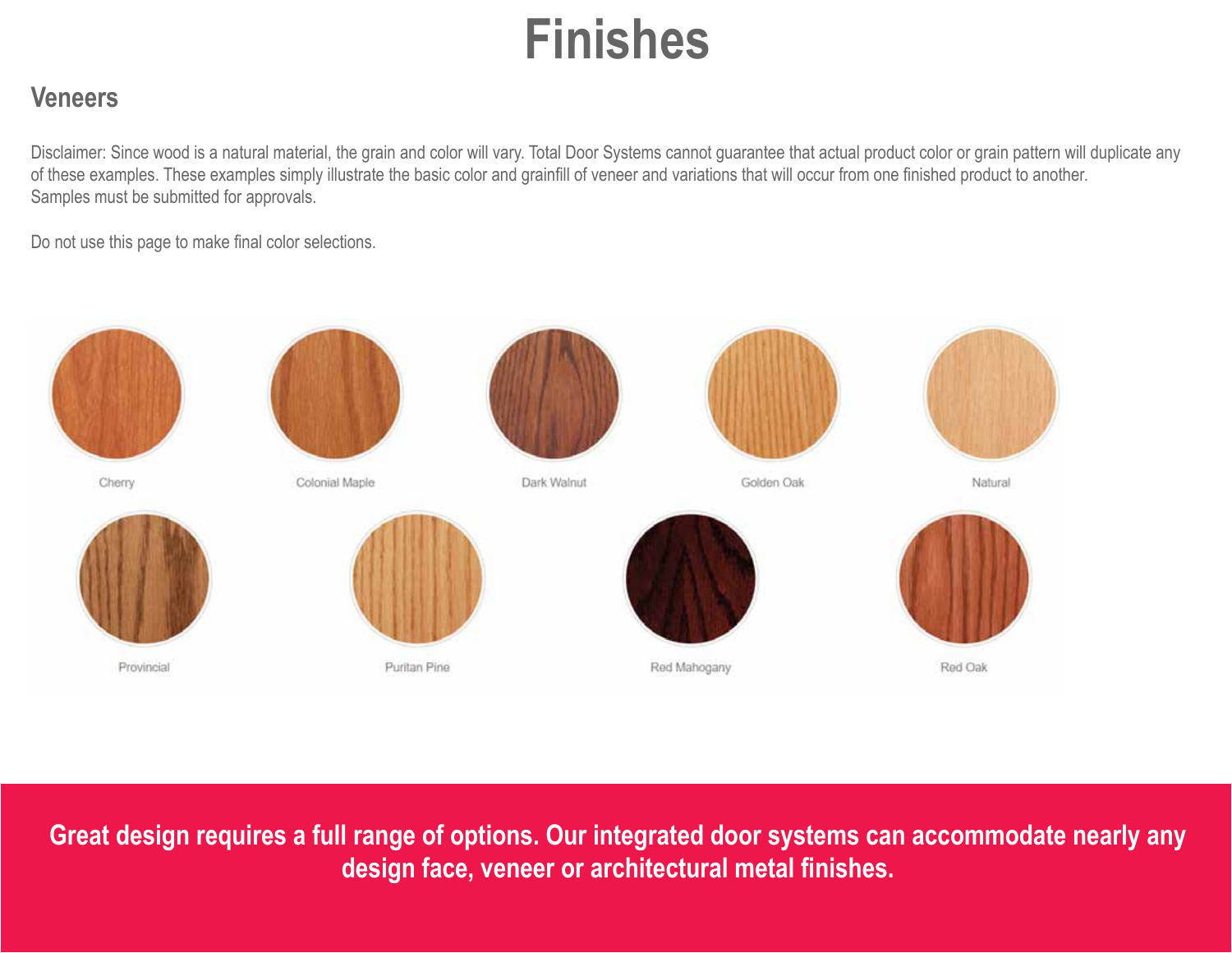## **Paint Colours**

Paint colours are created using a two-part catalyzed polyurethane and baked on for extreme durability, TDS doors can accommodate nearly any veneer, design face or finish so that the integrity or your design is maintained.

Provided below are the standard colors:



**Total Door Systems can custom-match your colour choices to give you infinite design possibilities**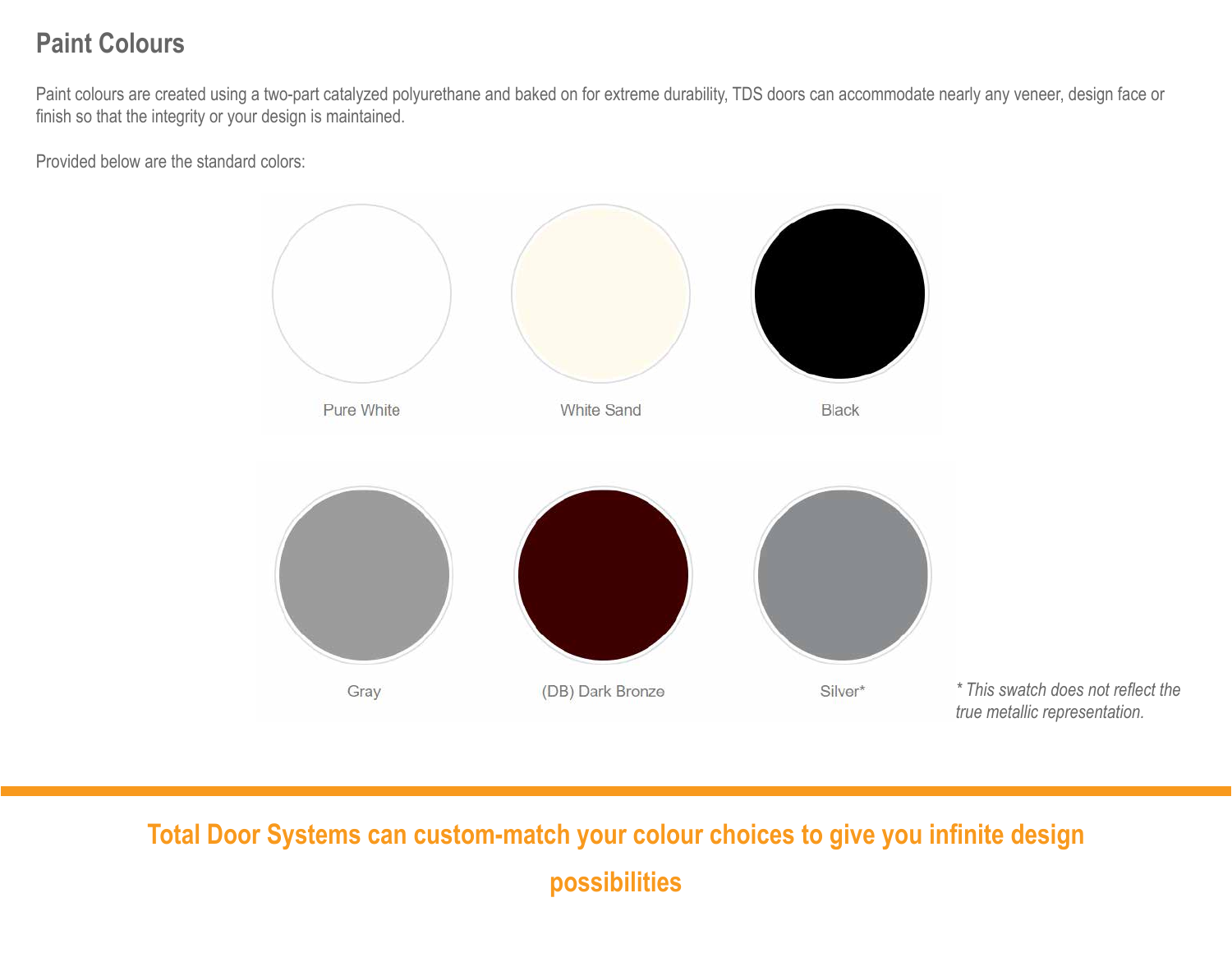## **Architectural Films**



Antique Teak



Neo Cloth



Cherry

Random Wave



Ebony



Fine Cloth



Honduras Mahogany



Vintage Leather

**Total Door System's architect designed doors and door systems accommodate nearly any finish, veneer or design face that you may have in mind.**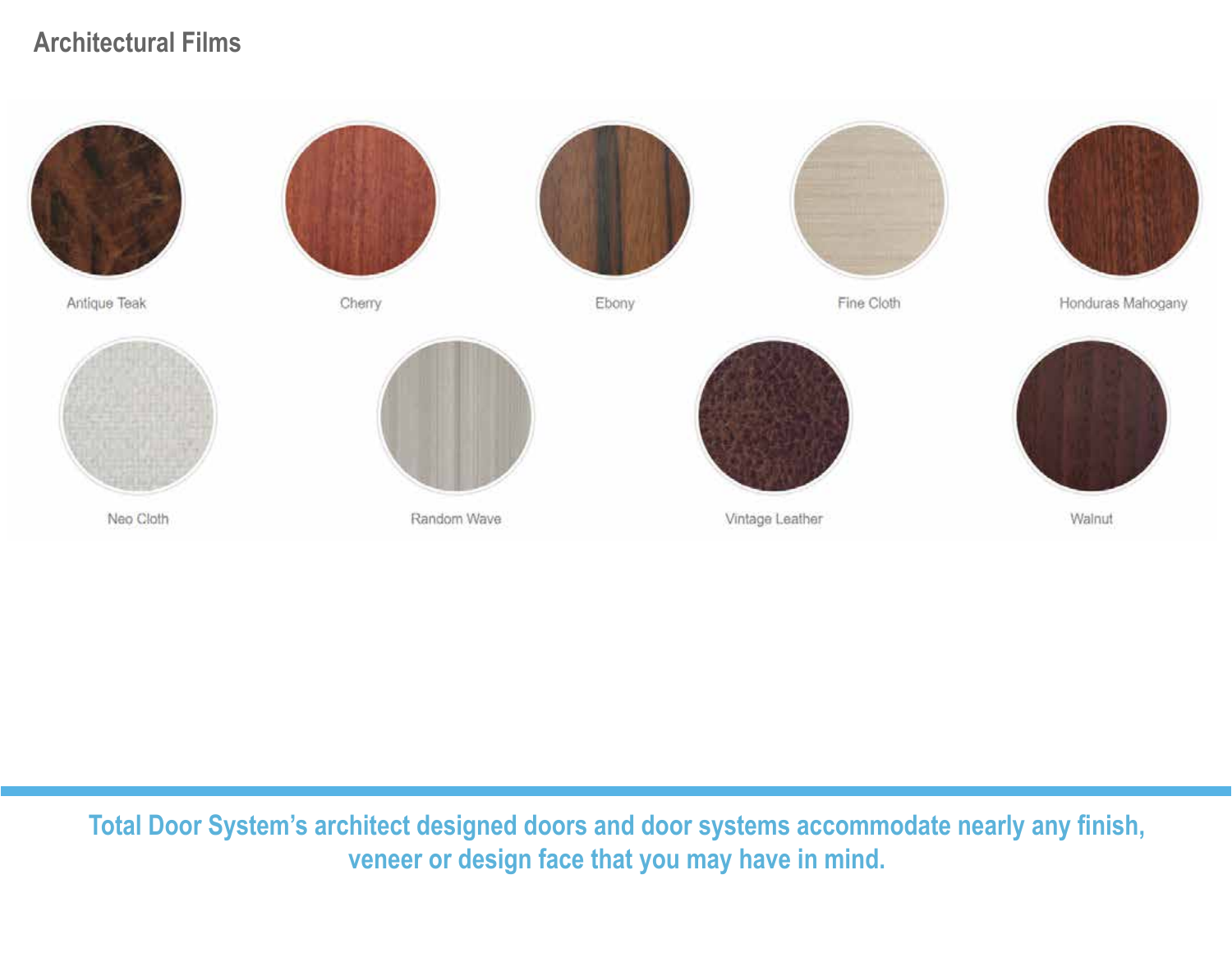## **Architectural Metal**



**Our systems accommodate nearly any design face, veneer or architectural metal finish while still providing unmatched longevity, security and lower life cycle cost.**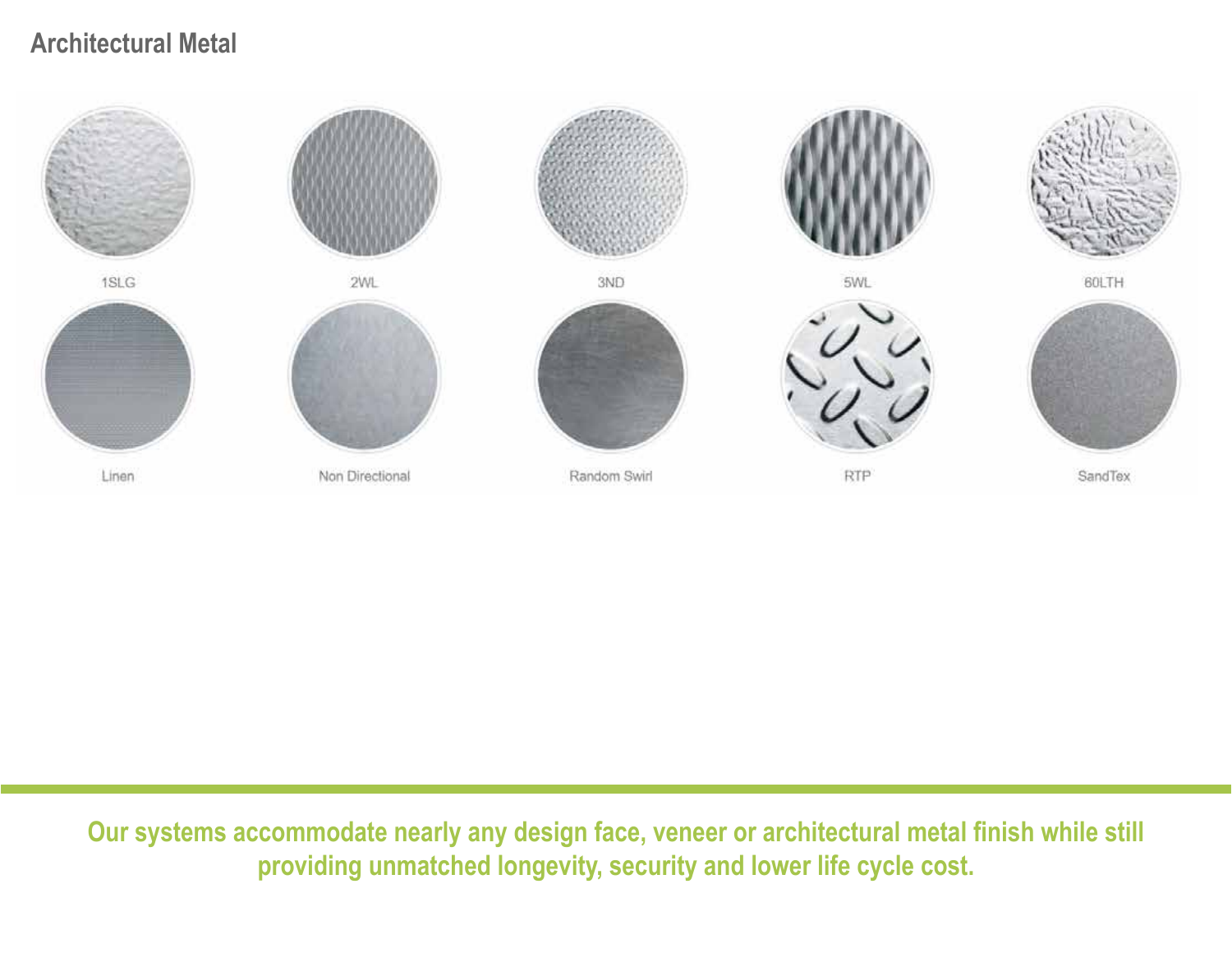# **Lite Kits**

Lite kits and louvers are available in standard and custom configurations.

Lite kit cutout is 2″ larger than visible glass size. Hurricane rated doors require hurricane rated glazing.

Door size may limit maximum visible height and width.



Total Door Systems are built from the ground up to not only allow every part of your system to work together seamlessly, but to showcase your design in every detail – big and small.

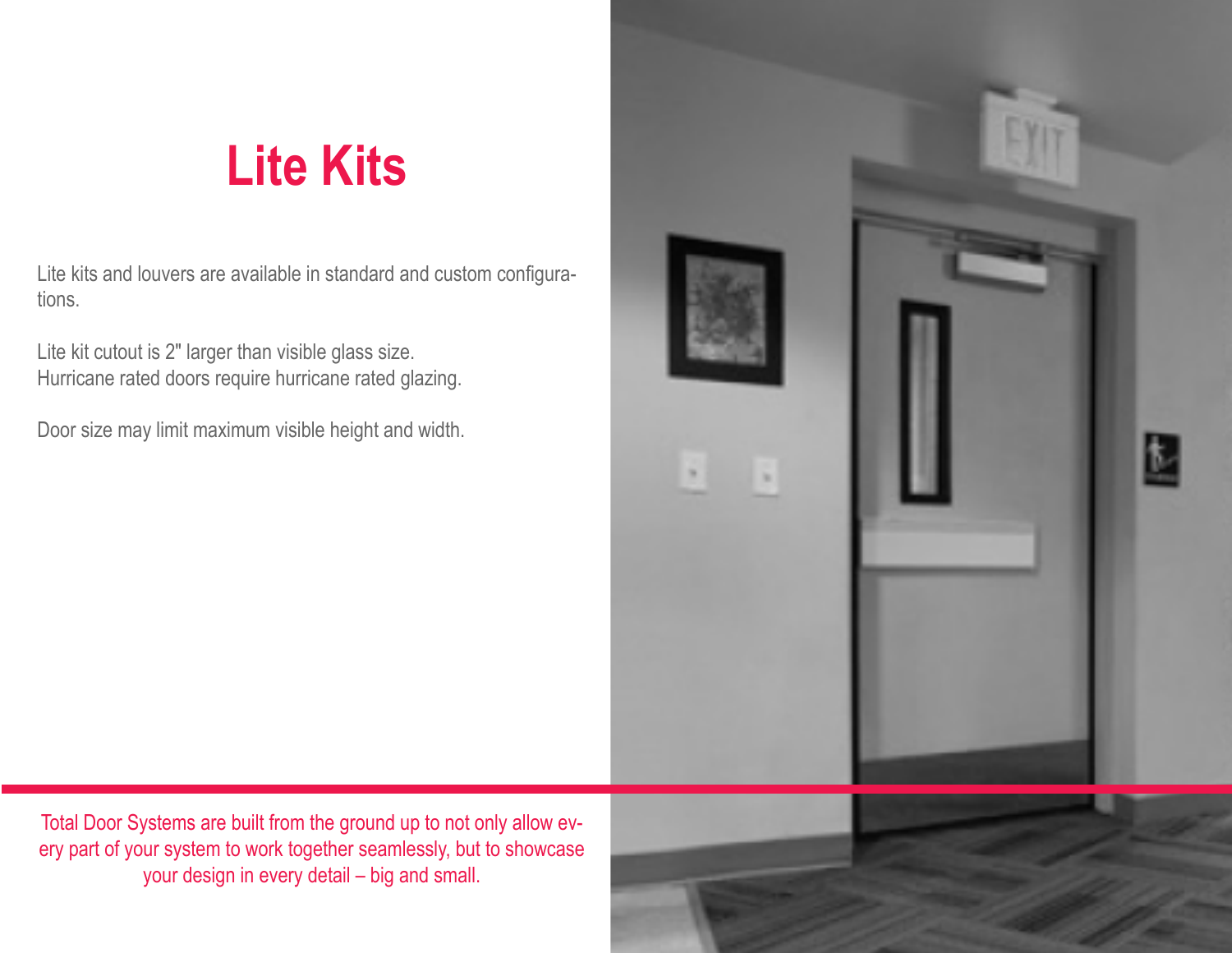# **Fire/Smoke Rated Doors**

Total Door Systems' fire rated doors follow ITS/Warnock Hersey specifications and include follow-up service. Testing for fire door assemblies is in compliance with ASTM E152, UL 10C, NFPA 252, and UBC standard 7-2 (1997) parts I and II, as well as with Canadian standard CAN4-S104-M80.IBC. Our doors are ADA compliant and meet all local fire codes. They can be ordered in 1/16″ increments for an exact fit to your new or existing opening.

## **Fire Rated Steel Doors**

Leaf sizes from 12″ up to 4′ 2-3/16″ x 10′ 0″

8′ 4-3/8″ wide pairs for 8′ 0″ clear opening

Fire rated up to three hours

Temperature rise labels (18 or 20 gauge)

Steel doors are competitive with all architectural-grade wood doors and are easily installed in both new-construction and retrofit applications, with or without existing labeled frames

|                  | <b>B&amp;C</b>  |                | <b>Temp Rise B</b>        | <b>Temp Rise A</b> |
|------------------|-----------------|----------------|---------------------------|--------------------|
| 20 Gauge Single  | 4' 2-3/16" x 9' | $4' \times 8'$ | $>$ 4' to 4' 2-3/16" x 9' | N/A                |
| 20 Gauge PR & DE | 8' 4-3/8" x 9'  | $8' \times 8'$ | $> 8'$ to 8' 4-3/8" x 9'  | N/A                |
| 18 Gauge Single  | $4' \times 9'$  | $4' \times 8'$ | $4' \times 9'$            | $4' \times 8'$     |
| 18 Gauge PR & DE | $8' \times 9'$  | $8' \times 8'$ | $8' \times 9'$            | $8' \times 8'$     |
| 16 Gauge Single  | $4' \times 8'$  | $4' \times 8'$ | N/A                       | I N/A              |
| 16 Gauge PR & DE | $8' \times 8'$  | $8' \times 8'$ | N/A                       | N/A                |

### **All Total Door Systems fire rated doors feature smoke and draft protection.**